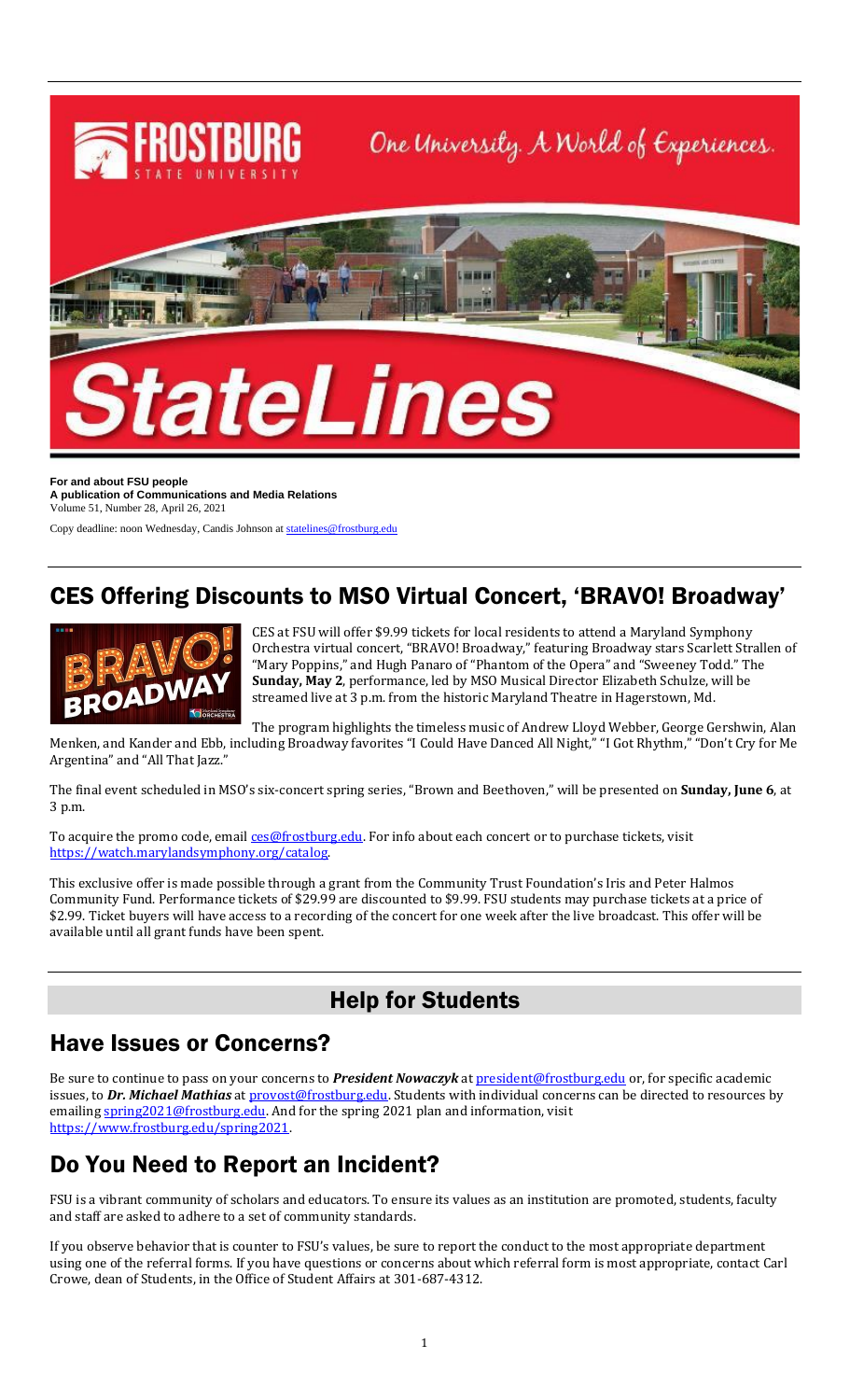Any member of the University community in need of support can reach out to Counseling and Psychological Services at [https://www.frostburg.edu/student-life/campus-services/caps,](https://www.frostburg.edu/student-life/campus-services/caps) the University Council on Diversity, Equity and Inclusion at [https://www.frostburg.edu/student-life/campus-services/center-for-student-diversity-equity-and-inclusion/diversity](https://www.frostburg.edu/student-life/campus-services/center-for-student-diversity-equity-and-inclusion/diversity-committees.php)[committees.php](https://www.frostburg.edu/student-life/campus-services/center-for-student-diversity-equity-and-inclusion/diversity-committees.php) or Student Affairs at [https://www.frostburg.edu/about-frostburg/student-affairs/index.php.](https://www.frostburg.edu/about-frostburg/student-affairs/index.php) **Students can report an incident at [https://www.frostburg.edu/reporting-an-incident.php.](https://www.frostburg.edu/reporting-an-incident.php)** 

# A Message From CAPS

If you are having difficulty taking care of your daily needs and/or notice that your mood has been more depressed or anxious, you are not alone. Help is available at Counseling and Psychological Services (CAPS). Counseling is being provided over confidential tele-health programs.

If you are interested in individual counseling or participating in one of the groups CAPS offers, call 301-687-4234.

If you need immediate support, call 301-687-4234 during business hours or 301-687-4223 in the evening or on the weekend.

Other crisis resources are available at the National Suicide Prevention Lifeline at 1-800-273-8255, Trevor LifeLine at 1-866- 488-7386, Veterans' Crisis Hotline at 1-877-VET2VET (1-877-838-2838), Crisis Text Line where you can text HOME to 741741 for free, 24/7 crisis counseling, and 911.

### **Dance**

## Theatre and Dance Presents Virtual Dance Concert, 'In Hindsight'

FSU's Department of Theatre and Dance will present its livestreamed Spring Dance Concert, titled "In Hindsight," on **Thursday, April 29**, at 7:30 pm. Under the direction of *Natalie Bennett*, the concert reflects on the past year through eight original dance pieces choreographed by Bennett and Dance Company members.

Bennett's "Sun Will Set," "What About Us" and "Dancing Again" investigate the power of positivity and moving forward in life, even after dark times. In "Healing" and "No Fear, No Doubt," sophomore dance minor *Victoria Talbert* focuses on the transitional nature of time in the healing process, as well as the fearlessness of confident and powerful women. In "Almost," graduating senior and dance minor *Emily Hash* considers how "in hindsight, we should have gotten lost to let the good times roll." Senior *Taylor Robinson* explores boundless grace in "Breath of Heaven," while first-year dance minor *Amber Stanfill* focuses on finding balance through the "Confusion" of the past year.

With supervision by *George Georgeson*, the concert features lighting designs by students in the department, including *Frank Bowles*, *Sydney Sackett*, *Alexus Niblack*, *Ebony Gennes*, *Brendon McCabe*, *Andrew Geier* and Georgeson himself. The creative team consists of Bennett (director), Bowles (production manager), Georgeson (lighting supervisor), *Michele Labar* (costume coordinator), *Gordon Duguid* (technical director) and *Sam DeMartino* (videographer/streaming).

The dances of "In Hindsight" are brought to you by Dance Company members Hash, Talbert, Robinson, *Jamie Williams*, *Erin Mellarkey* and Stanfill.

To view this free performance, use the following link on **April 29** at 7:30 pm: [https://bit.ly/3tp9Pdy.](https://bit.ly/3tp9Pdy)

For info, call the Department of Theatre and Dance at 301-687-7462.

### Exhibits

**To prevent the spread of the coronavirus, FSU follows state health guidelines requiring the wearing of masks and physical distancing from others. Visitors to campus must visit [www.frostburg.edu/checkin](http://www.frostburg.edu/checkin) for symptom monitoring before arriving on campus and be prepared to display the "Reduced Risk" badge.**

### FSU's Roper Gallery Features Spring 2021 Senior Exhibition, 'Horizons'

FSU's Department of Visual Arts is hosting the spring 2021 Senior Exhibition, "Horizons," at the Stephanie Ann Roper Gallery in FSU's Fine Arts Building through **Friday, May 7**. A video of student work is available on the Roper Gallery Facebook and Instagram pages.

The following art and design students are exhibiting their artwork:

*Seth Adams* is graduating from FSU with a bachelor's in art and design and a minor in art history. His focus areas are illustration and graphic design. After graduation, Adams hopes to pursue a career in digital comics.

*William Baxter* is graduating with a bachelor's in art and design and a minor in graphic design. His focus areas are illustration and sculpture. After graduation, Baxter would like to pursue a career in visual development and animation.

*Emily Cook* is graduating with a bachelor's in art and design, focusing on ceramics and sculpture, a bachelor's in accounting and a minor in art history. After graduation, she plans to focus on her career at West Salisbury Foundry and Machine Company and start her own studio business, focusing on ceramics.

*Taryn Ludwig* is graduating with a bachelor's in art and design, with concentrations in illustration and photography. After graduation, she will pursue her master's in teaching.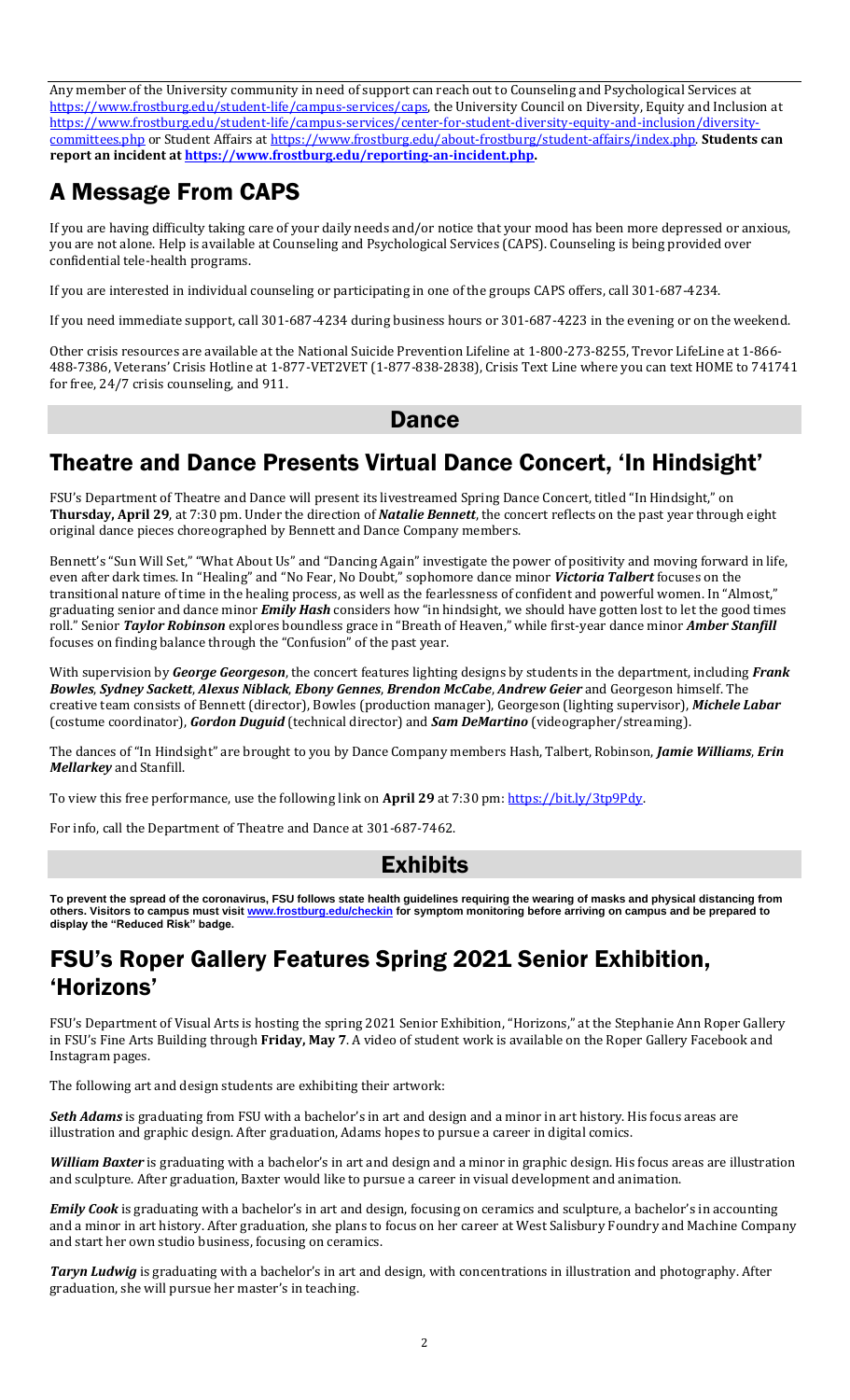*Cassidy Mark* is graduating with a bachelor's in art and design and a minor in art history. Her focus areas are illustration and painting. After graduation, Mark would like to pursue a career in animation storyboarding.

*Tamani McCoy* is graduating with a bachelor's in art and design with minors in biology and animal behavior. Her focus areas include illustration and photography. After graduation, she plans to continue her education and develop her career as a freelancer, scientific illustrator and business owner.

*Nicholas Miller* is graduating with a bachelor's in art and design and a minor in art history, with focus areas in illustration and printmaking. After graduation, he plans to continue with freelance work and continue his education.

*Drew Perry* is graduating with a bachelor's in art and design with a dual minor in art history and graphic design. Her focus areas are ceramics and printmaking. After graduating, Perry will be searching for jobs in her field, and hopefully acquire a studio space in the future.

*Natasha Randolph* is graduating with a bachelor's in art and design and minors in fine arts and art history, with a focus in graphic design. After graduation, she plans to continue her freelance work and eventually launch her own business that will include accessories with her designs on them.

*Brice Threatt* is graduating with a bachelor's in art and design with a minor in art history. He has a double focus in photography and graphic design. After graduating, he plans to work with music and fashion companies such as Rock Nation and Vogue.

*Julia Walsh* is graduating with a bachelor's in art and design, focusing mainly on illustration, with two minors, graphic design and art history. After graduation, Walsh plans to continue building her portfolio with some freelance work and pursue a career in the arts.

*David Whitaker* is graduating with a bachelor's in art and design, with concentrations in graphic design and illustration, and a minor in graphic design. After graduation, he plans to attend graduate school to continue studying graphic design or visual media arts.

*Hailey Yommer* is graduating with a bachelor's in art in design and minors in history and art history. Her focus areas include painting and illustration. After graduating, Yommer will pursue a master's in teaching at FSU.

The Roper Gallery is open Monday through Friday from 1 to 5 p.m. For info, contact the Department of Visual Arts at 301-687- 4797.

## Smithsonian Companion Exhibit on Display at Ort



**Former Maryland House Speaker Cas Taylor is featured in the companion exhibit.**

The Ort Library is partnering with the Allegany Museum to provide a companion exhibit for the "Voices and Votes: Democracy in America" Smithsonian travelling exhibit on display at the museum through **Saturday, May 29**. The Ort Library companion exhibit features Western Maryland people in public service and includes memorabilia such as campaign buttons, bumper stickers, plaques and photographs. People highlighted include Sen. J. Glenn Beall Sr. and Sen. J. Glenn Beall Jr. – two of three U.S. senators to serve from Western Maryland. The exhibit also features Lucile Roeder, the first woman to serve on the Cumberland City Council and later

become Allegany County commissioner, as well as former Maryland House Speaker Cas Taylor and State Sen. John Bambacus. The companion exhibit is on display on the third floor and will remain up **through May**.

### Music

**Because of the coronavirus pandemic, musical performances before live audiences of the general public will not be held until conditions warrant. However, the Department of Music is continuing its series of online presentations. Links will be posted at [www.frostburg.edu/concerts.](http://www.frostburg.edu/concerts)**

**Visit [www.frostburg.edu/concerts](http://www.frostburg.edu/concerts) and click an event to be directed to the FSU Localist Events page; click the red "Join Steam" button on the right side of the page to join the livestream.**

**Unless otherwise noted, concerts are free to view online. For info, contact FSU's Department of Music at 301-687-4109.**

**If you miss the livestreams, Music Department recitals are available for viewing on YouTube: Frostburg Music Department.**

**For concerts open to the FSU community: To prevent the spread of the coronavirus, FSU follows state health guidelines requiring the wearing of masks and physical distancing from others. Visitors to campus must visit [www.frostburg.edu/checkin](http://www.frostburg.edu/checkin) for symptom monitoring before arriving on campus and be prepared to display the "Reduced Risk" badge.**

### String Ensemble Performing Online Spring Recital, 'Music and Friends'

The FSU Department of Music will present a livestreamed String Ensemble Recital, "Music and Friends," on **Wednesday, April 28**, at 7:30 p.m. from FSU's Pealer Recital Hall.

Conducted by *Dr. Karen Lau*, the ensemble will be accompanied by pianist *Dr. Jay DeWire* and guest artists *Hana Chitsaz* and *Wesley Mason* on violins.

Per FSU event guidelines and COVID restrictions, the general public may only attend the online streamed event. The recital is open to 50 members of FSU community – faculty, staff or students – on a first-come, first-served basis.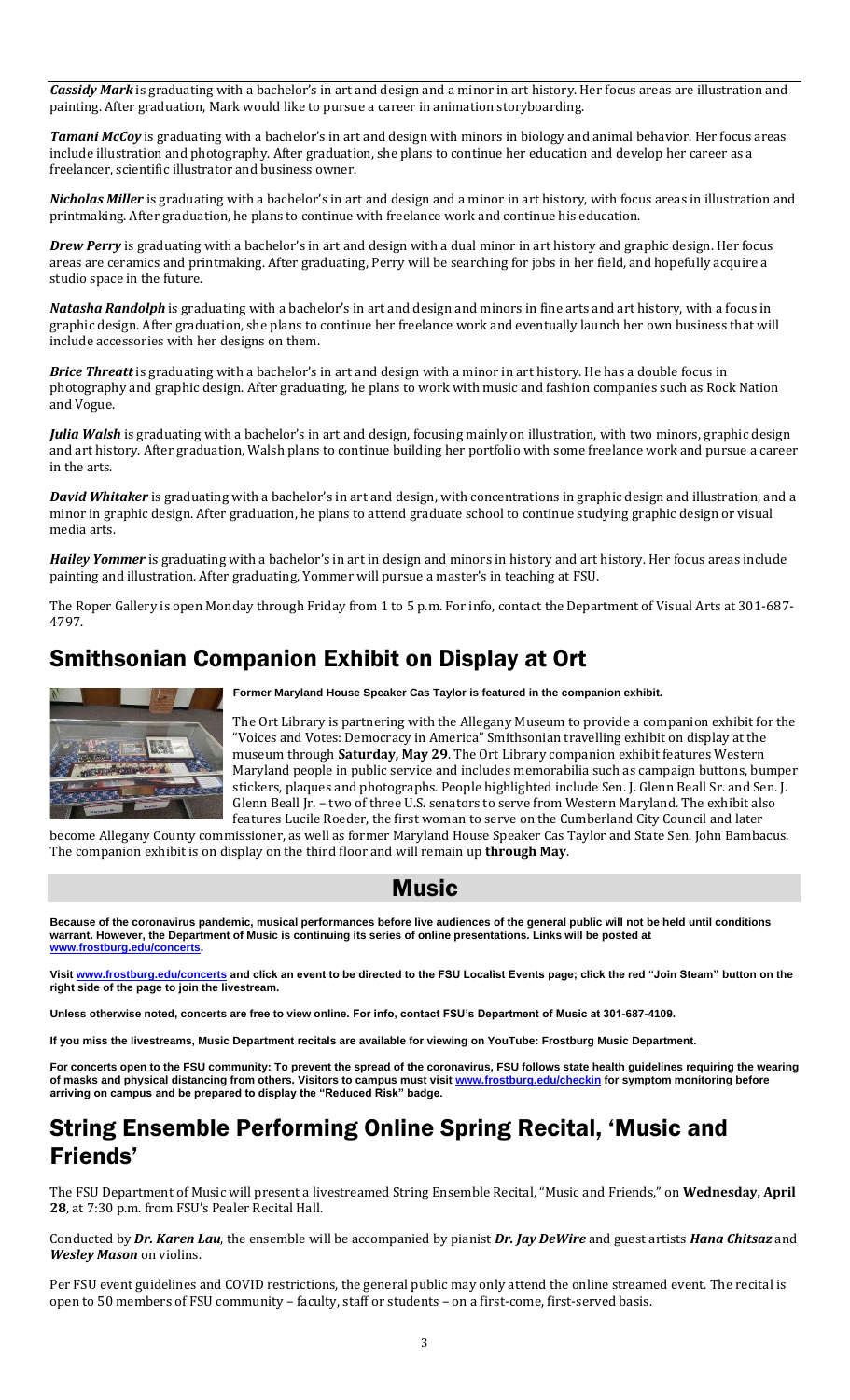The program will include "Brandenburg Concerto No. 5" by Johann Sebastian Bach, arranged by Lynne Latham; "Allegro for Cello and String Orchestra" by Antonico Vivaldi, arranged by Kathy Fishburn; the third movement from "String Symphony No.1 in C Major" by Felix Mendelssohn; "Lullaby Waltz" and "Raven's Pass" by Doug Spata; "Duet – In the Style of Mozart" by Carl Stamitz; "Minuet" by Luigi Boccherini, arranged by Rick Mooney; the third movement from "Piano Quartet in G Minor, KV 478" by Wolfgang Amadeus Mozart; and the first movement from "String Quartet, Op.18, No.1" by Ludwig van Beethoven.

## Percussion Ensemble and Choral Artists in Second Livestreamed Joint Concert

The FSU Department of Music will present the Percussion Ensemble and Choral Artists in their second spring livestreamed joint concert on **Friday, April 30**, at 7:30 p.m. from FSU's Pealer Recital Hall.

Directed by *Dr. Mackenzie Jacob LaMont*, the Percussion Ensemble consists of *Ryan Barber*, *Jacob Hunt*, *Kamonte Johnson*, *Nora Kopit*, *Joseph Louie* and *Matthew Payne*. They will be joined by guest performers *Deandre Cook*, *Cheyenne Jeffries*, *Julia Seddon* and countertenor soloist *Andrew Hartnett*.

The concert will open with the FSU Percussion Ensemble performing "Angels of the Apocalypse" by David R. Gillingham. The first half will conclude with the Percussion Ensemble and Choral Artists performing LaMont's "The Lord's Prayer." The second half will open with the FSU Chamber Singers, University Chorale and Troubadours Tenor-Bass Choir, directed by *Dr. Scott Rieker*, performing Franz Biebl's iconic "Ave Maria," and the concert will conclude with the two groups performing Leonard Bernstein's "Chichester Psalms."

Gillingham has an international reputation for the pieces he has written for band and percussion; he is a professor of music at Central Michigan University. His "Angels of the Apocalypse" was inspired by the biblical book of "Revelation" and contains sections inspired by the opening of the Seventh Seal, as well as angels blowing trumpets to bring about the end of the world. It ends, however, in a positive light, representing a religious apotheosis.

LaMont wrote "The Lord's Prayer" in 2011. It was designed to give listeners of different religious/secular backgrounds the ability to hear a variety of messages. It can be taken as a "call to reason," for practitioners to listen to what their faiths actually preach (caring for others, being good citizens), a critique of Christianity or a programmatic story of a group's journey through faith, doubt and resolution.

Prolific, but obscure, Bavarian composer Biebl composed his "Ave Maria" for a seven-part men's choir. This setting of the Latin text of the Angelus prayer has become a staple of choral repertoire for its lyric beauty and lush harmonies, and Biebl eventually arranged it for mixed and treble choirs. The trio of soloists provide lyric counterpoint to the inexorable chordal movement of the larger ensemble, all of which are designed to draw the listener into a deeper relationship with the Divine.

For "Chichester Psalms," Bernstein repurposed unused musical materials that he had previously composed, including two movements from his abortive collaboration on a musical rendition of Wilder's "The Skin of Our Teeth," and the unused original opening for "West Side Story." The resulting musical journey from unreflective and simplistic religion through trial and anguish to arrive at a place of humbleness before the Divine summarizes Bernstein's attitudes toward belief. He held that true spirituality is found in humility and simplicity, and his compositions reflect that.

### Presentations

### 'Boundaries Bootcamp' With Lindsey Ellison

The Office of Gender Equity, Alpha Sigma Tau and Tau Kappa Epsilon will host Lindsey Ellison in a virtual discussion, "Boundaries Bootcamp," on **Wednesday, April 28**, from 6 to 7:30 p.m. Ellison will explain how to identify boundaries, communicate them and keep them.

Check out her invite, along with her registration link, a[t https://lindseyellison.com/bootcamp.](https://lindseyellison.com/bootcamp) This event is also open to the public and space is limited, so be sure to register now.

### Dr. Helen Bailey to Speak on Dolphins and the Chesapeake DolphinWatch Project

The Appalachian Laboratory of the University of Maryland Center for Environmental Science (UMCES) will host Dr. Helen Bailey for an engaging talk on dolphins and the Chesapeake DolphinWatch project. This event, part of the lab's Watershed Moments Community Learning Series, will take place on **Thursday, May 13**, at 6:30 p.m. on Zoom.

Bailey, a research associate professor with UMCES, founded the Chesapeake DolphinWatch project in 2017 to learn more about bottlenose dolphins in the Chesapeake Bay. The project enables volunteers, also known as citizen scientists, to report their dolphin sightings through a mobile app and website, helping Bailey and her team identify the best locations in the bay to study dolphins and helping improve understanding of this protected species.

This event is free but registration is required. To register, visit [www.umces.edu/watershed-moments.](http://www.umces.edu/watershed-moments)

For info, contact Rhonda Schwinabart at rschwinabart@umces.edu.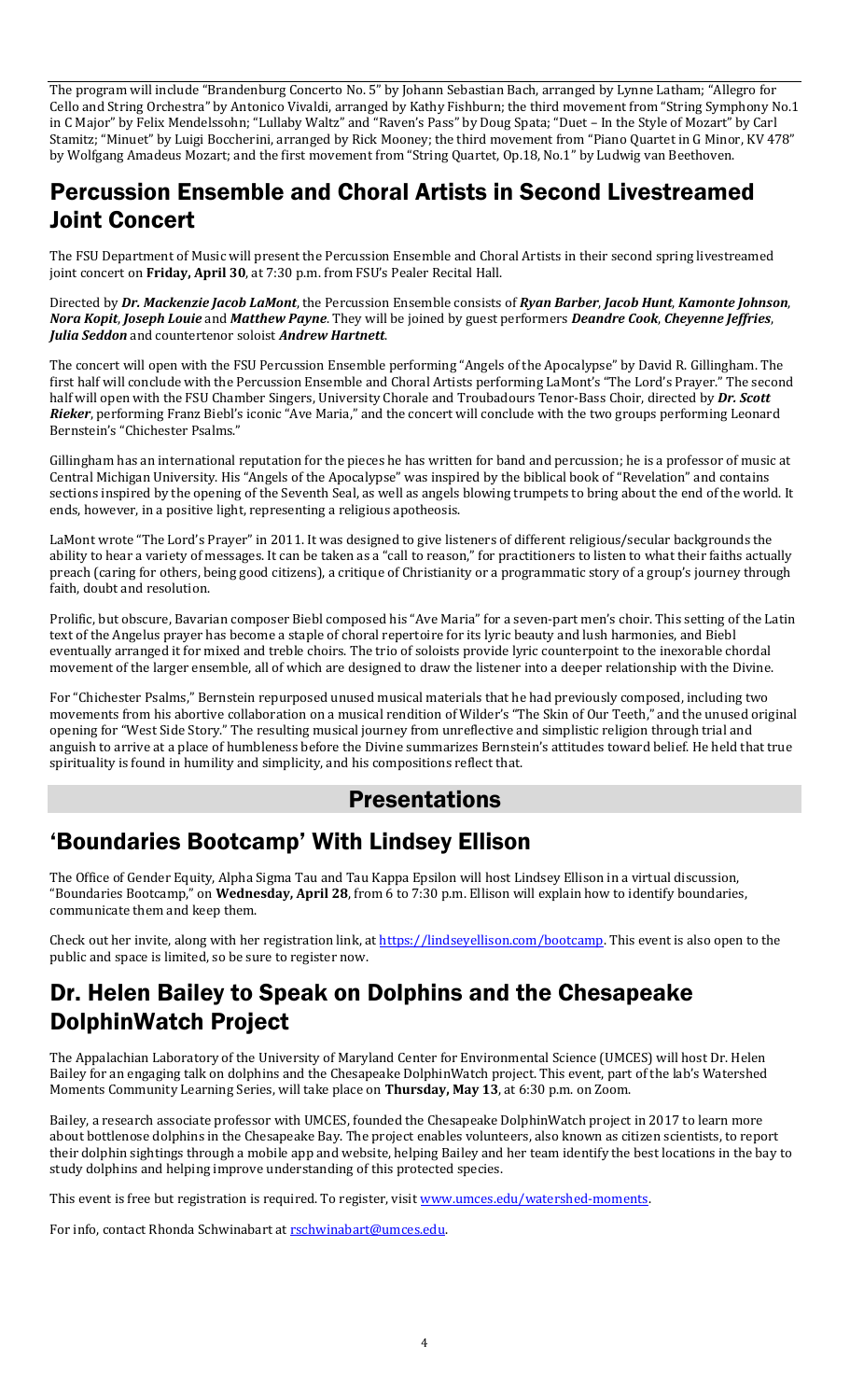## 'Where the Ticks Are,' a Presentation by Dr. Rebekah Taylor

As part of its Watershed Moments Community Learning Series, the Appalachian Laboratory will host *Dr. Rebekah Taylor*, an associate professor in FSU's Department of Biology, who will present "Where the Ticks Are: Mapping the Location of Pathogen-Carrying Ticks in Western Maryland" on **Thursday, May 20**, from 6:30 to 8 p.m. She will discuss the ongoing research she and her students have been conducting on ticks and Lyme disease in Western Maryland.

This event will be held on Zoom. Registration is required at [https://www.usmf.org/rebekahtaylor.](https://www.usmf.org/rebekahtaylor) Once registered, attendees will receive the Zoom information via email.

## Points of Pride

### Davis Given FSU President's Distinguished Faculty Award



**Dustin Davis, left, with President Ronald Nowaczyk**

*Dustin Davis*, a professor emeritus in FSU's Department of Visual Arts, has been selected as the eighth recipient of the President's Distinguished Faculty Award, which was presented during a recent virtual meeting of the University faculty and staff.

This award recognizes a faculty member who has provided exceptional service to the University and has advanced its mission, goals and strategic planning initiatives.

Davis was a member of the Visual Arts Department from 1972 until his retirement in 2020. He also served as director of what became the Stephanie Ann Roper Gallery for the entirety of his tenure.

Davis served as the chair of the Department of Visual Arts for 18 years. He has been active in leadership roles in the local arts community, including with the Allegany Arts Council since the 1970s.

Through his teaching and guidance of BFA candidates during their capstone experiences, Davis facilitated the success and quality of innumerable senior exhibitions. He has guided the department's scholarship process and overseen biannual allcampus student shows. In 1992, he was selected as an Outstanding Arts Educator in Maryland by the Maryland Alliance for the Arts.

His creative career is highlighted by numerous exhibitions of and awards for his work in sculpture, including invitational shows at such prestigious sites at the Walker Art Center in Minneapolis and The Renwick Gallery in Washington, D.C. He has been awarded numerous grants over the years for creative projects. He created the University mace that is used during Commencement and other ceremonies.

Davis was also instrumental in making possible the gifts of artwork from Shirley and Nick Giarritta that are now displayed across campus.

## Cooper Receives FSU President's Distinguished Staff Award



FSU's excellence.

**Robert Cooper, left, with President Ronald Nowaczyk**

*Robert Cooper*, director of Student Activities and Fraternity and Sorority Life at FSU, has been selected as the third recipient of the President's Distinguished Staff Award, which was presented during a recent virtual meeting of the University faculty and staff.

This award recognizes a staff member who has provided exceptional service to the University and has helped to advance its mission, goals and priorities. FSU awards the President's Distinguished Staff Award in recognition of the countless ways that staff support

Cooper has helped to increase enrollment and student retention on this campus while providing leadership for initiatives that make a favorable impact on the campus community. He serves as a leader in the campus orientation program representing student affairs; he teaches the Introduction to Higher Education course for first-year students; he provided key support to Enrollment Management's efforts to create a new online student interview program for incoming students; he advises students and spends countless hours counseling students through a myriad of academic and personal crises.

Cooper has launched innovative student activities to promote engagement and well-being, and his influence in ongoing initiatives shows in their success, such as coordinating the President's Leadership Circle and SOAR leadership programs, leading initiatives like the Fall Welcome Back program and the Student Organization Fair or revamping the Late@Lane latenight series.

Cooper also fosters community relations to help strengthen ties between FSU and the city of Frostburg. He is actively involved with the downtown community and serves as the University liaison and implementer for the annual city of Frostburg Block Party.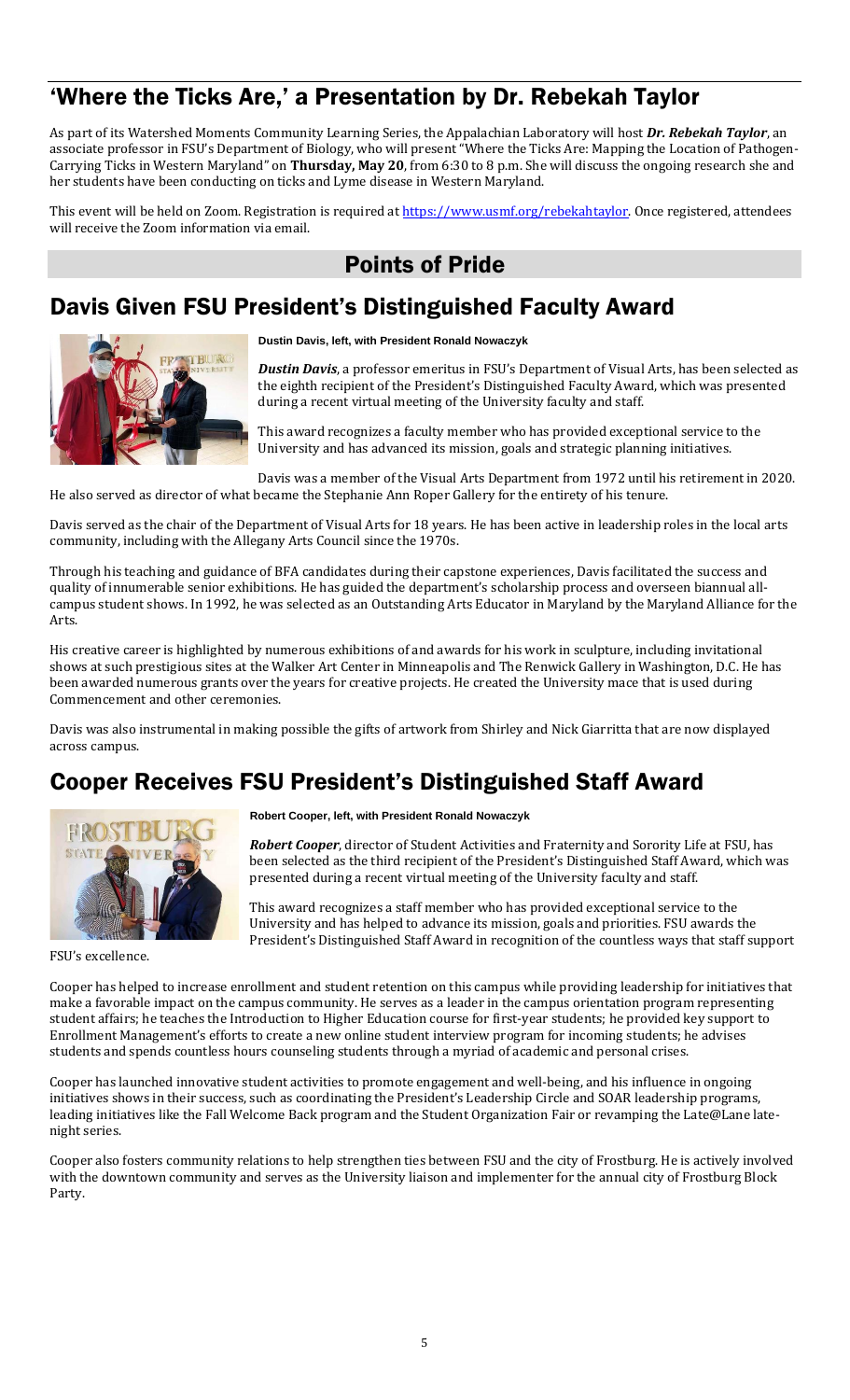### Mid-Atlantic Regional Team, Coordinated by Tracy Edwards, With Cassie Conklin Representing FSU, Wins Geography Bowl

The American Association of Geographers held their annual meeting from April 7 to 10. The event, featuring more than 4,500 presentations, posters and workshops, is the largest meeting of geographers in the world. Attendees and participants shared and discussed the latest research and applications in geography, sustainability and geographic information science.

Among the events was the World Geography Bowl, an annual event that allows undergraduate and graduate students to compete in a quiz-bowl-style competition. The Mid-Atlantic Regional Team, coordinated by *Tracy Edwards*, a lecturer in FSU's Department of Geography, won the bowl for the third straight year. Student *Cassie Conklin* represented FSU on the winning team. This is Conklin's second World Geography Bowl win; her first was in 2019.

To learn more about AAG and the World Geography Bowl, visit http://www.aag.org/cs/about\_aag/grants\_and\_awards/world\_geography\_bowl.

Take Note

### Say Thank You to Teachers Who've Made a Difference!



The FSU Center for Teaching Excellence invites you to celebrate Thank a Teacher Week (**Monday, May 3, to Friday, May 7**) by sending Thank-a-Grams to your favorite teachers, mentors or teaching/learning assistants who have helped you learn and have been committed to making sure you were able to excel in their class.

To send a Thank-a-Gram, go t[o https://tinyurl.com/2pf69yxz](https://tinyurl.com/2pf69yxz) and fill out the form any time between **Monday, April 26**, and **Friday, May 7**. Thanked teachers will receive an electronic Thank-a-Gram with your message after exams and the grading period have ended.

Thank a Teacher Week is sponsored by the Center for Teaching Excellence. If you would like to help with Thank a Teacher week, email [cte@frostburg.edu.](mailto:cte@frostburg.edu)

## In Case You Missed It

The recording of the most recent Physics and Engineering Alumni Webinar is available as the Webex meeting recording, P&E Alumni Webinar Series: Graduate School in Physics-20210419 2204-1.

The recording link i[s https://frostburg.webex.com/frostburg/ldr.php?RCID=86051e63e265454094ff337fefd80a88.](https://frostburg.webex.com/frostburg/ldr.php?RCID=86051e63e265454094ff337fefd80a88)

## Student Affairs Leadership and Engagement Awards

The Student Affairs Leadership and Engagement Awards ceremony will be held on **Thursday, April 29**, at 6 p.m. Be sure to join in and celebrate the accomplishments of your fellow Bobcats!

To access this virtual event, visit https://involvement.frostburg.edu/luc/live.

## Department of Communication Virtual Honors Colloquium

Join the Department of Communication on **Thursday, May 6**, at 6 p.m. as they honor exemplary students from the department. New members will be inducted into FSU's Phi Epsilon chapter of the communication honor society, Lambda Pi Eta, and other students will be recognized for extraordinary efforts in their studies and the field of communication. Register here to support the students virtually: [https://bit.ly/3x3zieI.](https://bit.ly/3x3zieI) 

For info, contact Dr. Elesha L. Ruminski [\(elruminski@frostburg.edu\)](mailto:elruminski@frostburg.edu), Dr. Sheri Whalen [\(sawhalen@frostburg.edu\)](mailto:sawhalen@frostburg.edu) or Communication Leadership Lab assistant Raye Maguire [\(rdmaguire0@frostburg.edu\)](mailto:rdmaguire0@frostburg.edu).

## Virtual Fair Housing Forum

Join the Maryland Commission on Civil Rights (MCCR) Virtual Fair Housing Forum on **Tuesday, April 27**, and **Wednesday, April 28**. *Dr. Elesha L. Ruminski* serves as the chair of the Western Maryland Advisory Council (WMAC) for MCCR. *Robin Wynder* is also a WMAC member and will co-moderate the session on **April 27** at 6 p.m. that features panelists Duane Yoder of the Garrett County Community Action Committee, Inc.; Sarah Parsons of Legal Aid, Allegany County; Kate Smith of the Garrett County NAACP; and Tonya Brown, director, Housing Authority of the city of Frederick.

To register for this session, go to [https://www.eventbrite.com/e/western-maryland-regional-housing-forum-tickets-](https://www.eventbrite.com/e/western-maryland-regional-housing-forum-tickets-149311967113)[149311967113](https://www.eventbrite.com/e/western-maryland-regional-housing-forum-tickets-149311967113). For info on the two days of events, see MCCR's event calendar at [https://bit.ly/3arjWXE.](https://bit.ly/3arjWXE)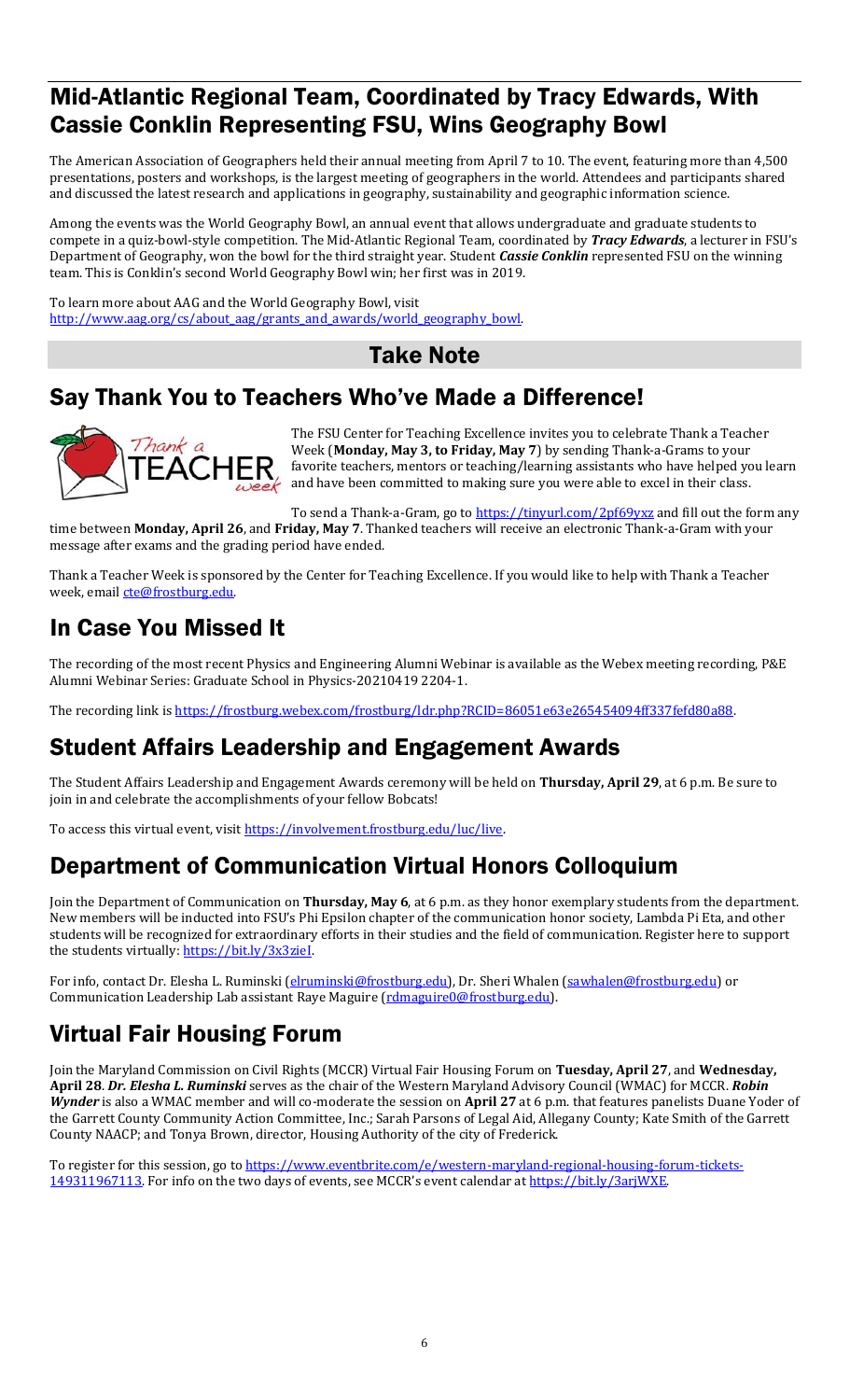# Civility Cup Nominations Sought



The Communication Leadership Lab will award the seventh annual Civil Citizen Communicator Award **this May**. This award is given to an FSU student who has, within the previous year, demonstrated communication leadership or a commitment through word and actions to civility and constructive change within an organization or community. This person should have demonstrated communication competence, leadership competence and an awareness of and responsiveness to matters of civility that impact others. This award aligns with the mission of our programs and FSU to support the oral communication competency and leadership development of our students, and it supports

regional development through recognition of efforts linking the campus to community partners.

Do you know someone who fits this description, someone who is committed to changing the University, another organization or society for the better? Is that person you? If so, submit a nomination for the Civil Citizen Communicator Award. Nominations will be accepted until the deadline of **Friday, April 30**.

Nominate a candidate or yourself by emailing Connie Capacchione, administrative assistant of the Department of Communication, at ccapacchione@frostburg.edu.

Judges for the award include *Trevor Jones '17*, who works for Baltimore County Councilman Julian Jones; *Renee Mason '16*, of the Allegany County Library System; and *Sherry White*, who works for News and Media Services (Advancement) at FSU.



Throughout his tenure at FSU as a communication studies and philosophy major, Jones secured internships within all three levels of government – local, state and federal. While at FSU, he worked alongside the president of the regional NAACP in Allegany County, Md., as the FSU student liaison and member of the Political Action Committee. Jones was granted TS clearance through Pacific Architect Engineers and spent time working for the FBI as a legal administrative specialist. He works as a legislative aide and communications director for Baltimore County Councilman Julian Jones and plans to attend law school.



Mason is the Arts and Graphics coordinator for the Allegany County Library System. In 2017, she spearheaded the creation of the local chapter, Choose Civility: Allegany County, a grassroots initiative to improve and enrich Allegany County by promoting civil conversations and kindness toward others. Through partnerships with local entities like FSU, ACM, the Women's Action Coalition, Leadership Allegany, the Class of 2018 and NAACP, the local Choose Civility chapter remains viable and sustainable.



With more than 25 years of experience in communication and media, White is a writer/digital communication specialist at FSU. While she began her career writing and editing for companies such as Simon and Schuster, Houghton Mifflin and Pearson Education, White's interests and career have evolved toward graphic and website design. She is pursuing a graduate certificate in user experience/user interface design from the University of Baltimore.

For details on the nomination criteria and process, visi[t https://www.frostburg.edu/academics/colleges-and](https://www.frostburg.edu/academics/colleges-and-departments/department-of-communication/frostburg-dialogue/civility-cup-award.php)[departments/department-of-communication/frostburg-dialogue/civility-cup-award.php.](https://www.frostburg.edu/academics/colleges-and-departments/department-of-communication/frostburg-dialogue/civility-cup-award.php) For info regarding the award or nomination process, contact Dr. Elesha L. Ruminski, professor of Communication Studies and coordinator of Leadership Studies and the Communication Leadership Lab, at *elruminski@frostburg.edu*. This panel of reviewers external to the Department of Communication will rank and determine the award winner, and public announcement will be made **in May**, with special recognition during the **Thursday, May 6**, Department of Communication Honors Colloquium. Each award winner's name is etched on the Civility Cup, which is displayed in the Department of Communication. In addition to this public recognition, a formal certificate of acknowledgement will be given to the student who receives this honor.

## Grad Walk and Virtual Celebration Page

FSU's spring 2021 Commencement celebration will include an in-person Grad Walk and prerecorded Virtual Commencement Celebration site, including a graduate slide show with personalized messages and photos.

### Grad Walk

The FSU Grad Walk experience will be held at FSU's Cordts PE Center on **Friday, May 7**.

Eligible January and May 2021 graduates must reserve a time slot to participate. A link was sent to all approved graduates' FSU email. Participation in this event is by reservation only.

The Grad Walk includes individual graduate recognition, the attendance of up to two guests who accompany the graduate throughout the walk, livestreaming of that featured moment crossing the stage, multiple photo ops, including professional photographers, and other fun moments. "Graduation Day" will be celebrated in various ways throughout campus that day. COVID precautions will be in place throughout campus.

For info, see the Grad Walk FAQ at www.frostburg.edu/commencement.

#### Virtual Grad Week

Celebrate on social media all week **Monday, May 10, through Friday, May 14**.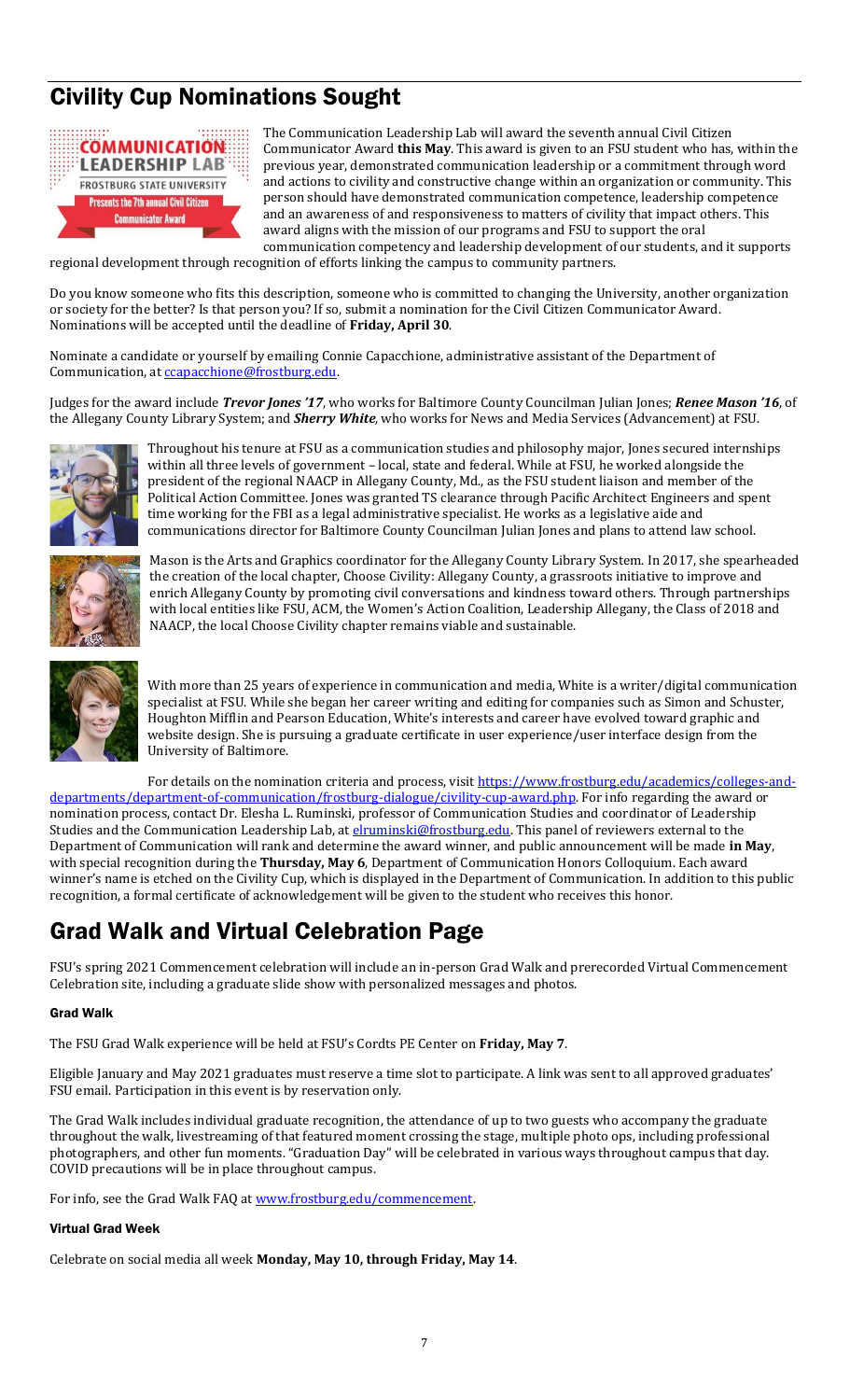The virtual commencement celebration site features a personalized graduate photo slideshow that will be posted at [www.frostburg.edu](http://www.frostburg.edu/) beginning at 12:01 a.m. on **May 14** and will be available for you to view unlimited times at your convenience.

For info, see the Virtual FAQ page at www.frostburg.edu/commencement.

#### To-Do List for Graduates

Register for the virtual celebration page and submit photos for the slideshow through the email that was sent to your FSU account (from *commencement@frostburg.edu*) upon approval to graduate.

At the end of that registration, you'll be taken to the cap-and-gown order form. If you placed your order by April 14, you will receive your cap and gown by **Tuesday, April 27**. After that point, delivery will take two weeks. Caps and gowns are not required to attend the Grad Walk but are encouraged.

Sign up for a Grad Walk time slot at the link sent to your FSU email. Be sure to work around your final exam schedule. You may arrive at any point within the half hour that you select.

Have your guest(s) sign up for the COVID check-in on the FSU app under Guest Login. Guests do not need to be COVID tested.

For info, emai[l commencement@frostburg.edu.](mailto:commencement@frostburg.edu)

### Volunteers

### Grad Walk Volunteers Needed!

Volunteers are needed to help out at Grad Walk on **Friday, May 7**. Volunteers will need to be stationed throughout the graduates' path in the PE Center, keeping things moving, keeping enough distance between groups to stay COVID-safe and assisting guests and graduates as needed. You can help out for the whole day from 9:30 a.m. to 2:30 p.m. or for one of the following time frames: 9:30 to 10:30 a.m. (10:30 to 11 a.m. break), 11 a.m. to 12:30 p.m. (12:30 to 1:30 p.m. break) or 1:30 to 2:30 p.m.

For info, contact Brittni Kaetzel at **bkteter@frostburg.edu**.

### **Deadlines**

### Graduate Grade Changes

The last day for graduate grade changes, including the removal of incomplete grades for the fall 2020 and Intersession 2021 semesters, is **Friday, April 30**.

### Internships

## Intern in D.C. (or From Home) This Fall



Interested in interning in Washington, D.C., or from the comfort of home this fall, while earning academic credit on campus? Apply to The Washington Center's Academic Internship Program. Mark your calendar for its upcoming application deadline on

**Wednesday, May 5**, and start your application today. For info, contact Amy Shimko, Career and Professional Development Center, in Pullen 110.

### FSU-TV3

### FSU-TV3 and CLA Showcase Local, Regional and National Authors



FSU-TV3 and the Center for Literary Arts are working together to showcase local, regional and national authors. Invited authors have done virtual readings for wide audiences, and this collaborative effort will give authors the opportunity to deliver their messages to a wider audience. On **Monday, April 26**, tune in at 7 p.m. to hear a reading by Krista Eastman, the author of "The Painted Forest," which was named one of the best literary nonfiction debuts of 2019 by Poets & Writers. Tune in on **Wednesday, April 28**, at 7 p.m. to

hear author David Eye, author of "Seed."

The Department of Communication and FSU-TV3 are collaborating with the Department of Music to livestream select performances to YouTube. Student intern *Shana Thomas*, with assistance from cable channel manager *Melanie Lombardi* and department chair *Dr. Keith Terry*, streamed the Department of Music Choral Concert titled "L'Chaim – To Life" that was held on March 26. The performance will air on **Monday, April 26**, at 7 p.m.

### Jobs

Review of applications and interviews will take place immediately. Positions will remain open until filled. For info, email **info@edgewoodfsu.com** or call 301-689-1370. **[info@edgewoodfsu.com](mailto:info@edgewoodfsu.com) or call 301-689-1370.**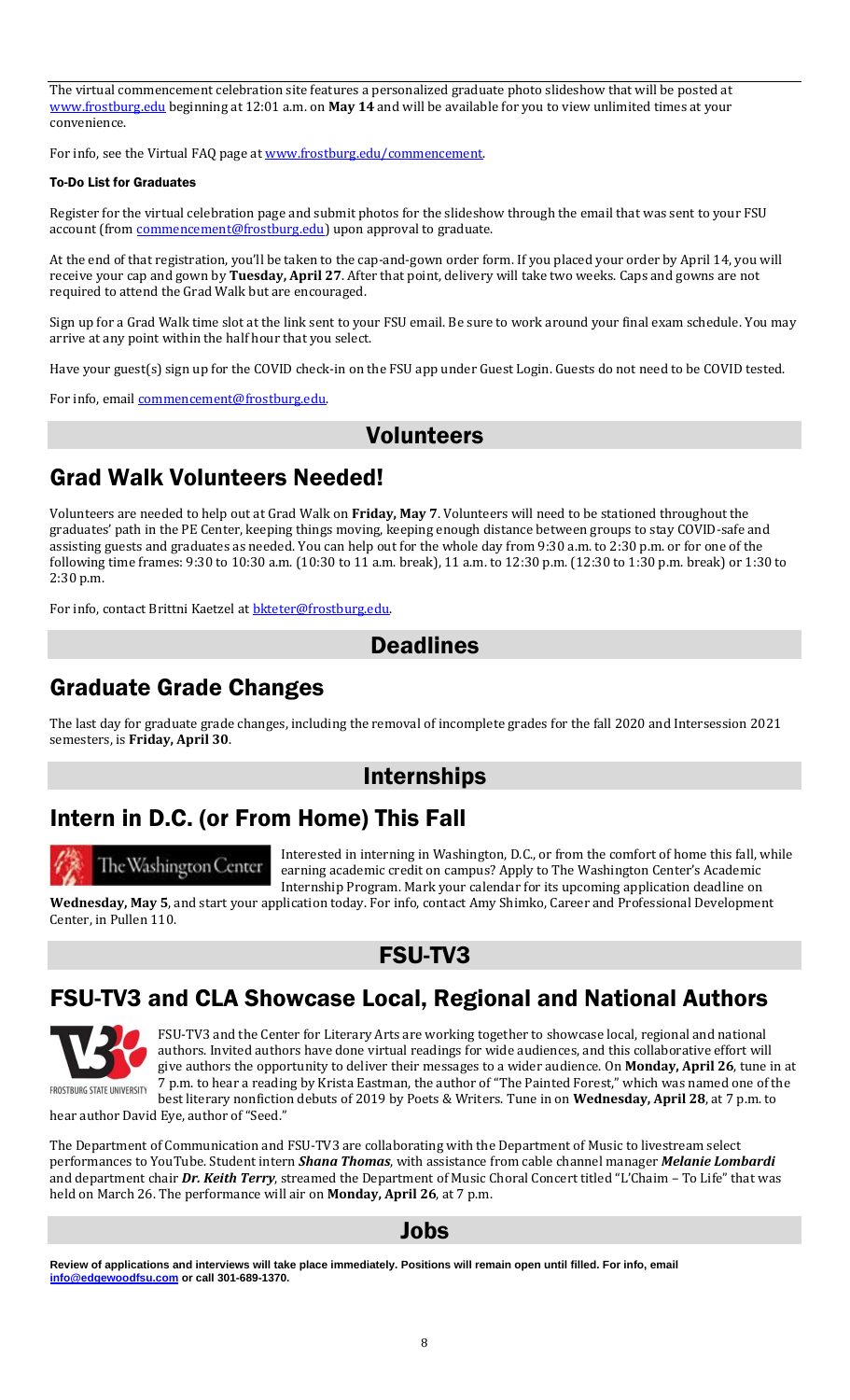# Edgewood Commons Is Hiring!



### Student Maintenance Workers

Edgewood Commons seeks student maintenance workers for summer 2021. Student maintenance staff will assist in helping prepare the community for incoming residents for the fall semester. This position will pay \$11.75 per hour. Multiple positions are available. For an

application and position description, visit [https://workforcenow.adp.com/mascsr/default/mdf/recruitment/recruitment.html?cid=26793274-004a-41d0-956a-](https://workforcenow.adp.com/mascsr/default/mdf/recruitment/recruitment.html?cid=26793274-004a-41d0-956a-12718c230735&ccId=19000101_000001&jobId=380077&source=CC2&lang=en_US)[12718c230735&ccId=19000101\\_000001&jobId=380077&source=CC2&lang=en\\_US.](https://workforcenow.adp.com/mascsr/default/mdf/recruitment/recruitment.html?cid=26793274-004a-41d0-956a-12718c230735&ccId=19000101_000001&jobId=380077&source=CC2&lang=en_US) 

#### Graduate Assistant Resident Director

Edgewood Commons seeks a graduate assistant resident director for the 2021-22 school year. This person will help oversee RA staff and social media, as well as boost the student experience at Edgewood. This position will include an hourly wage and living accommodations at Edgewood Commons Apartments. Applicants should have obtained a four-year degree. For an application and position description, visit

[https://workforcenow.adp.com/mascsr/default/mdf/recruitment/recruitment.html?cid=26793274-004a-41d0-956a-](https://workforcenow.adp.com/mascsr/default/mdf/recruitment/recruitment.html?cid=26793274-004a-41d0-956a-12718c230735&ccId=19000101_000001&jobId=380074&source=CC2&lang=en_US)[12718c230735&ccId=19000101\\_000001&jobId=380074&source=CC2&lang=en\\_US.](https://workforcenow.adp.com/mascsr/default/mdf/recruitment/recruitment.html?cid=26793274-004a-41d0-956a-12718c230735&ccId=19000101_000001&jobId=380074&source=CC2&lang=en_US) 

### Student Life

### Edgewood Commons Taking Applications for 2021-2022



Edgewood Commons is taking applications for the 2021-2022 school year. As a top on-campus housing option, Edgewood Commons meets the FSU residency requirements for students, offering the only oncampus, apartment-style living experience. Edgewood Commons is a top choice with an array of residential amenities and apartments that include all-private bedrooms, furnished apartments with full kitchens, fullsize washers and dryers, and more. Schedule a virtual tour and learn how Edgewood Commons can be your top on-campus housing choice by phone at 301-689-1370 or email at [info@edgewoodFSU.com.](mailto:info@edgewoodFSU.com)

Secure your new home and apply today at [http://edgewoodfsu.com.](http://edgewoodfsu.com/) Check out Edgewood Commons on Facebook a[t https://www.facebook.com/EdgewoodCommonsFSU](https://www.facebook.com/EdgewoodCommonsFSU) and Instagram at

[https://www.instagram.com/edgewoodfsu.](https://www.instagram.com/edgewoodfsu)

### Health and Safety Messages

### Working or Playing Outside? Be Sure to Prevent Tick Bites!



Ticks can carry potentially life-threatening infectious diseases. Most active during warmer months (April-September), they live mostly in grassy, brushy or wooded areas.

Treat clothing and gear. Use repellent products containing 0.5 percent permethrin on boots and clothing. Alternatively, you can buy permethrin-treated clothing and gear.

Use a repellent. Use EPA-registered insect repellents containing DEET, picaridin, IR3535, oil of lemon eucalyptus, 2-undecanone or para-menthane-diol.

Check your clothing for ticks. Remove any ticks you find. Put your dry clothes in a dryer on high heat for 10 minutes to kill ticks. If the clothes require washing first, hot water is recommended.

Take a shower. Showering within two hours of going indoors has been shown to reduce the risk of contracting Lyme disease and may be effective in reducing the risk of other tick-borne diseases. Showering also may help wash off unattached ticks.

Do a full body check. Ticks are most commonly found under the arms, in and around the ears, inside the belly button, on the back of the knees, in and around hair, between the legs and around the waist.

Many tick-borne diseases, including Lyme disease, can have similar signs and symptoms, most commonly fever and chills, aches and pains, and rash.

## Happy, Healthy, Hip Tips From the SAFE Office



Mental Health Monday Tip: Limit Your Stress While Studying for Finals

<https://bit.ly/3v8WLZV>

Tell Yourself Tuesday Tip: Tips on Focusing During Study Sessions

<https://classroom.synonym.com/motivation-distance-learning-14181.html>

Wacky Wednesday Tip: Take Your Work Outside

[https://www.themuse.com/advice/3-reasons-why-you-should-take-your-work-outside-plus-how-to-realistically-do](https://www.themuse.com/advice/3-reasons-why-you-should-take-your-work-outside-plus-how-to-realistically-do-it#:~:text=%203%20Reasons%20Why%20You%20Should%20Take%20Your,It%20Distracts%20You%E2%80%94in%20a%20Good%20Way%20More)[it#:~:text=%203%20Reasons%20Why%20You%20Should%20Take%20Your,It%20Distracts%20You%E2%80%94in%20a](https://www.themuse.com/advice/3-reasons-why-you-should-take-your-work-outside-plus-how-to-realistically-do-it#:~:text=%203%20Reasons%20Why%20You%20Should%20Take%20Your,It%20Distracts%20You%E2%80%94in%20a%20Good%20Way%20More) [%20Good%20Way%20More](https://www.themuse.com/advice/3-reasons-why-you-should-take-your-work-outside-plus-how-to-realistically-do-it#:~:text=%203%20Reasons%20Why%20You%20Should%20Take%20Your,It%20Distracts%20You%E2%80%94in%20a%20Good%20Way%20More)